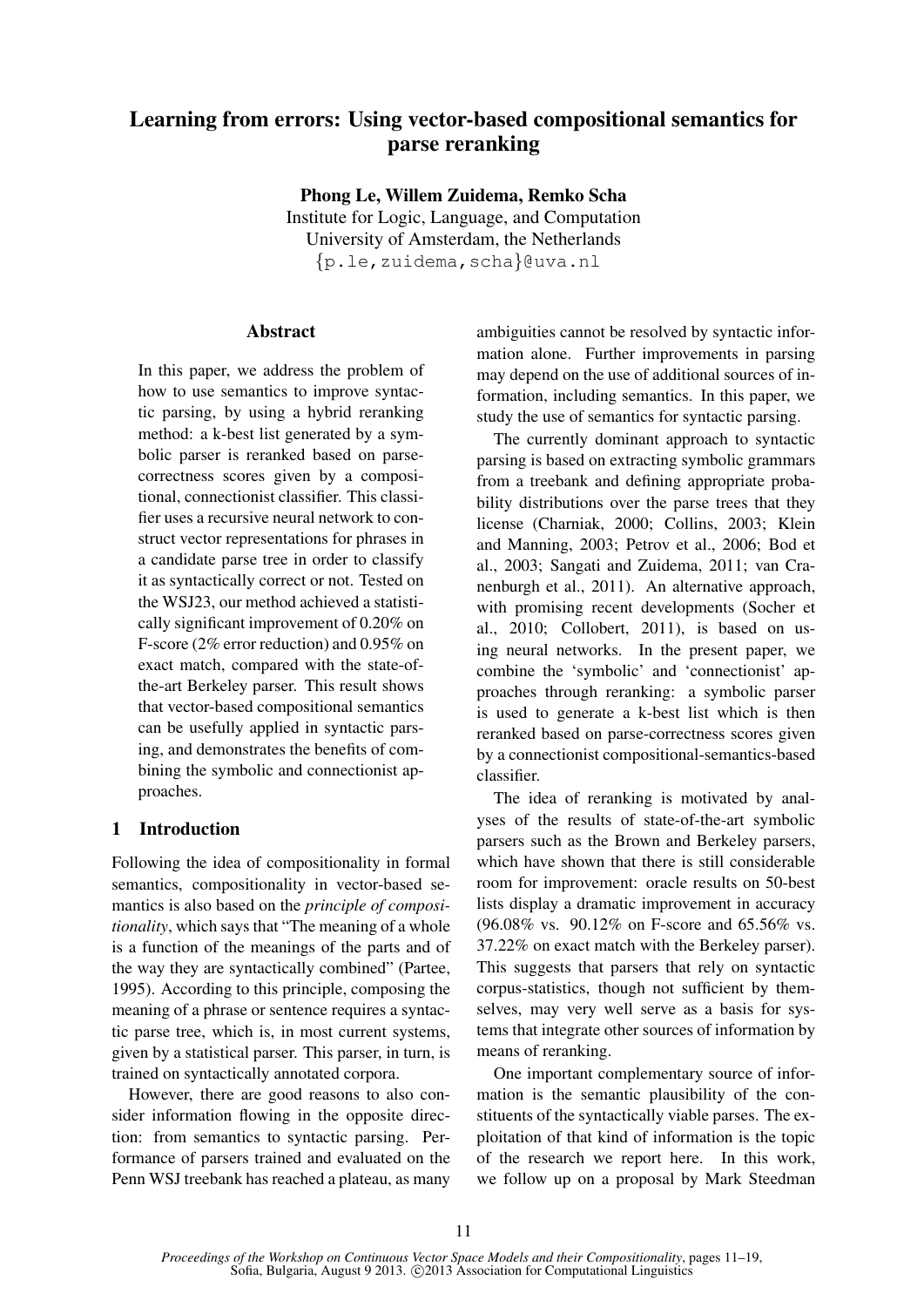(1999), who suggested that the realm of semantics lacks the clearcut hierarchical structures that characterise syntax, and that semantic information may therefore be profitably treated by the classificatory mechanisms of neural nets—while the treatment of syntactic structures is best left to symbolic parsers. We thus developed a hybrid system, which parses its input sentences on the basis of a symbolic probabilistic grammar, and reranks the candidate parses based on scores given by a neural network.

Our work is inspired by the work of Socher and colleagues (2010; 2011). They proposed a parser using a recursive neural network (RNN) for encoding parse trees, representing phrases in a vector space, and scoring them. Their experimental result (only 1.92% lower than the Stanford parser on unlabelled bracket F-score for sentences up to a length of 15 words) shows that an RNN is expressive enough for syntactic parsing. Additionally, their qualitative analysis indicates that the learnt phrase features capture some aspects of phrasal semantics, which could be useful to resolve semantic ambiguity that syntactical information alone can not. Our work in this paper differs from their work in that we replace the parsing task by a reranking task, and thus reduce the object space significantly to a set of parses generated by a symbolic parser rather than the space of all parse trees. As a result, we can apply our method to sentences which are much longer than 15 words.

Reranking a k-best list is not a new idea. Collins (2000), Charniak and Johnson (2005), and Johnson and Ural (2010) have built reranking systems with performances that are state-of-the-art. In order to achieve such high F-scores, those rerankers rely on a very large number of features selected on the basis of expert knowledge. Unlike them, our feature set is selected automatically, yet the reranker achieved a statistically significant improvement on both F-score and exact match.

Closest to our work is Menchetti et al. (2005) and Socher et al. (2013): both also rely on symbolic parsers to reduce the search space and use RNNs to score candidate parses. However, our work differs in the way the feature set for reranking is selected. In their methods, only the score at the tree root is considered whereas in our method the scores at all internal nodes are taken into account. Selecting the feature set like that gives us a flexible way to deal with errors accumulated from the leaves to the root.

Figure 1 shows a diagram of our method. First, a parser (in this paper: the Berkeley parser) is used to generate k-best lists of the Wall Street Journal (WSJ) sections 02-21. Then, all parse trees in these lists and the WSJ02-21 are preprocessed by marking head words, binarising, and performing error-annotation (Section 2). After that, we use the annotated trees to train our parse-correctness classifier (Section 3). Finally, those trees and the classifier are used to train the reranker (Section 4).

## 2 Experimental Setup

The experiments presented in this paper have the following setting. We use the WSJ corpus with the standard splits: sections 2-21 for training, section 22 for development, and section 23 for testing. The latest implementation (version 1.7) of the Berkeley parser<sup>1</sup> (Petrov et al., 2006) is used for generating 50-best lists. We mark head words and binarise all trees in the WSJ and the 50-best lists as in Subsection 2.1, and annotate them as in Subsection 2.2 (see Figure 2).

## 2.1 Preprocessing Trees

We preprocess trees by marking head words and binarising the trees. For head word marking, we used the head finding rules of Collins (1999) which are implemented in the Stanford parser. To binarise a k-ary branching, e.g.  $P \rightarrow$  $C_1$  ...  $H$  ...  $C_k$  where  $H$  is the top label of the head constituent, we use the following method. If  $H$  is not the left-most child, then

$$
P \to C_1 @ P \; ; \; @ P \to C_2 \ldots H \ldots C_k
$$

otherwise,

$$
P \to @P C_k \; ; \; @P \to H \ldots C_{k-1}
$$

where  $\mathbb{Q}P$ , which is called extra- $P$ , now is the head of P. We then apply this transformation again on the children until we reach terminal nodes. In this way, we ensure that every internal node has one head word.

## 2.2 Error Annotation

We annotate nodes (as *correct* or *incorrect*) as follows. Given a parse tree  $T$  in a 50-best list and a corresponding gold-standard tree  $G$  in the WSJ,

<sup>1</sup> https://code.google.com/p/berkeleyparser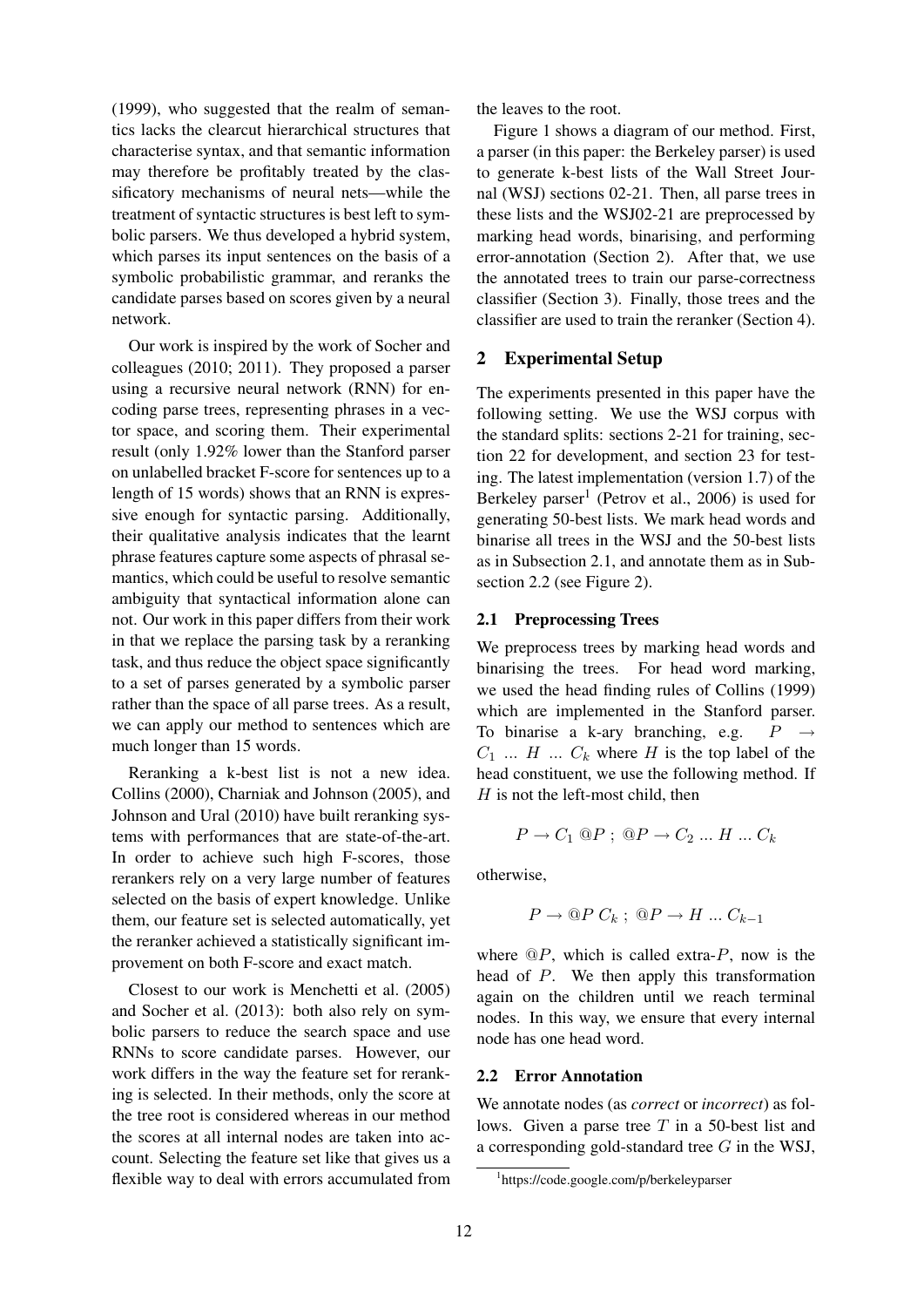

Figure 1: An overview of our method.



Figure 2: Example for preprocessing trees. Nodes marked with (\*) are labelled *incorrect* whereas the other nodes are labelled *correct*.

we first attempt to align their terminal nodes according to the following criterion: a terminal node  $t$  is aligned to a terminal node  $g$  if they are at the same position counting from-left-to-right and they have the same label. Then, a non-terminal node  $P[w_h]$  with children  $C_1, ..., C_k$  is aligned to a gold-standard non-terminal node  $P^*[w_h^*]$  with children  $C_1^*,..., C_l^*$  ( $1 \leq k, l \leq 2$  in our case) if they have the same word head, the same syntactical category, and their children are all aligned in the right order. In other words, the following conditions have to be satisfied

$$
P = P^* \; ; \; w_h = w_h^* \; ; \; k = l
$$
  

$$
C_i \; is \; aligned \; to \; C_i^* \; for \; all \; i = 1..k
$$

Aligned nodes are annotated as *correct* whereas the other nodes are annotated as *incorrect*.

## 3 Parse-Correctness Classification

This section describes how a neural network is used to construct vector representations for phrases given parse trees and to identify if those trees are syntactically correct or not. In order to encode tree structures, we use an  $RNN<sup>2</sup>$  (see Figure 3 and Figure 4) which is similar to the one proposed by Socher and colleagues (2010). However, unlike their RNN, our RNN can handle unary branchings, and also takes head words and syntactic tags as input. It is worth noting that, although we can use some transformation to remove unary branchings, handling them is helpful in our case because the system avoids dealing with so many syntactic tags that would result from the transfor-

 $2$ The first neural-network approach attempting to operate and represent compositional, recursive structure is the Recursive Auto-Associative Memory network (RAAM), which was proposed by Pollack (1988). In order to encode a binary tree, the RAAM network contains three layers: an input layer for two daughter nodes, a hidden layer for their parent node, and an output layer for their reconstruction. Training the network is to minimise the reconstruction error such that we can decode the information captured in the hidden layer to the original tree form. Our RNN differs from the RAAM network in that its output layer is not for reconstruction but for classification.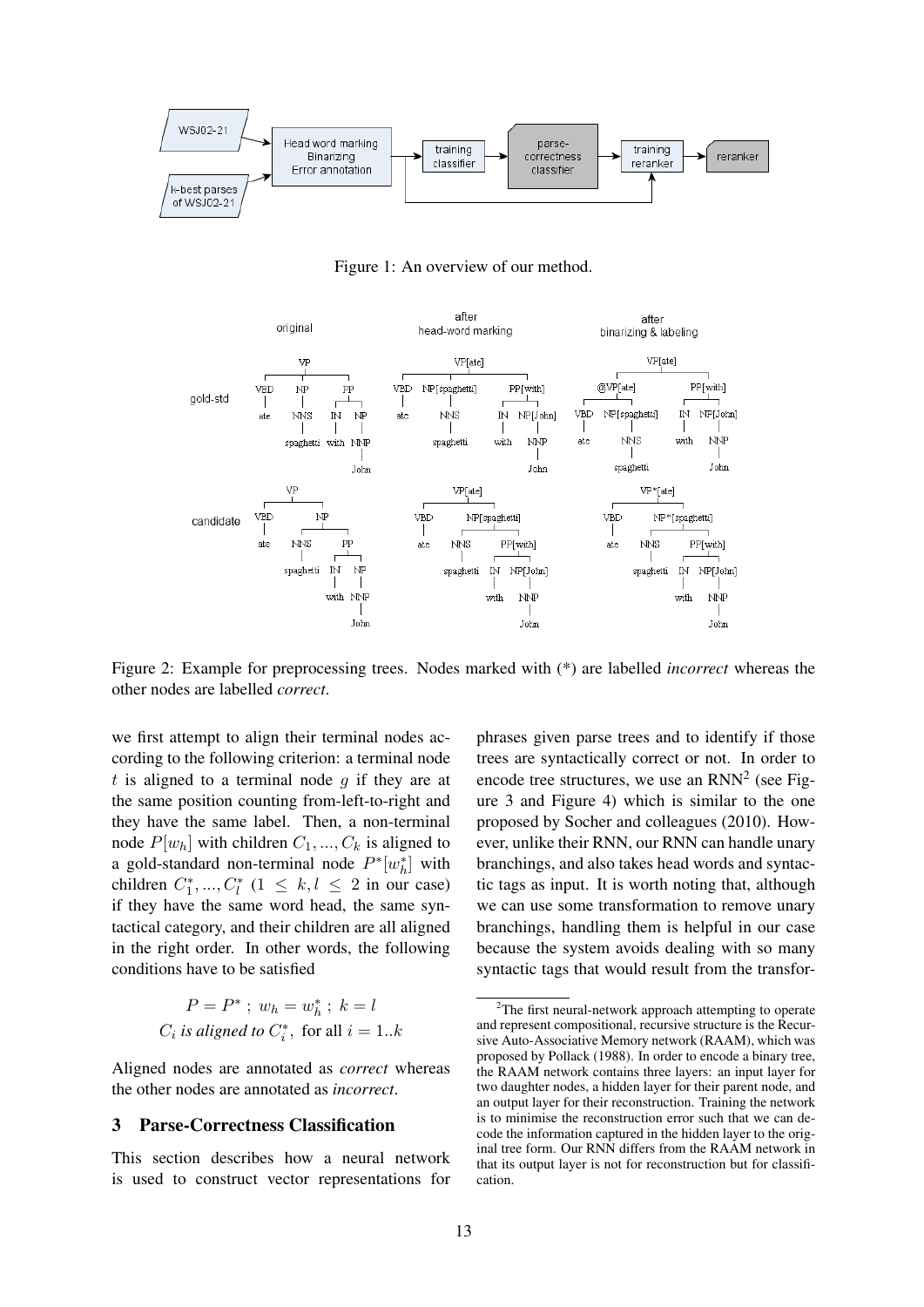mation. In addition, using a new set of weight matrices for unary branchings makes our RNN more expressive without facing the problem of sparsity thanks to a large number of unary branchings in the treebank.



Figure 3: An RNN attached to the parse tree shown in the top-right of Figure 2. All unary branchings share a set of weight matrices, and all binary branchings share another set of weight matrices (see Figure 4).

An RNN processes a tree structure by repeatedly applying itself at each internal node. Thus, walking bottom-up from the leaves of the tree to the root, we compute for every node a vector based on the vectors of its children. Because of this process, those vectors have to have the same dimension. It is worth noting that, because information at leaves, i.e. lexical semantics, is composed according to a given syntactic parse, what a vector at each internal node captures is some aspects of compositional semantics of the corresponding phrase. In the remainder of this subsection, we describe in more detail how to construct compositional vector-based semantics geared towards the parse-correctness classification task.

Similar to Socher et al. (2010), and Collobert (2011), given a string of words  $(w_1, ..., w_l)$ , we first compute a string of vectors  $(x_1, ..., x_l)$ representing those words by using a look-up table (i.e., word embeddings)  $L \in \mathbb{R}^{n \times |V|}$ , where |V| is the size of the vocabulary and  $n$  is the dimensionality of the vectors. This look-up table L could be seen as a storage of lexical semantics where each column is a vector representation of a word. Hence, let  $b_i$  be the binary representation of word  $w_i$  (i.e., all of the entries of  $b_i$  are zero except the one corresponding to the index of the word in the dictionary), then

> $x_i = Lb_i \in \mathbb{R}^n$ (1)

We also encode syntactic tags by binary vectors but put an extra bit at the end of each vector to mark if the corresponding tag is extra or not (i.e.,  $\mathbb{Q}P$  or  $P$ ).



Figure 4: Details about our RNN for a unary branching (top) and a binary branching (bottom). The bias is not shown for the simplicity.

Then, given a unary branching  $P[w_h] \to C$ , we can compute the vector at the node  $P$  by (see Figure 4-top)

$$
p = f(W_u c + W_h x_h + W_{-1} x_{-1} + W_{+1} x_{+1} + W_t t_p + b_u)
$$

where  $c, x_h$  are vectors representing the child  $C$ and the head word,  $x_{-1}$ ,  $x_{+1}$  are the left and right neighbouring words of  $P$ ,  $t_p$  encodes the syntactic tag of P,  $W_u, W_h, W_{-1}, W_{+1} \in \mathbb{R}^{n \times n}$ ,  $W_t \in \mathbb{R}^{n \times (|T|+1)}$ , |T| is the size of the set of syntactic tags,  $b_u \in \mathbb{R}^n$ , and f can be any activation function  $(tanh$  is used in this case). With a binary branching  $P[w_h] \rightarrow C_1 \, C_2$ , we simply change the way the children's vectors added (see Figure 4-bottom)

$$
p = f(W_{b1}c_1 + W_{b2}c_2 + W_hx_h + W_{-1}x_{-1} + W_{+1}x_{+1} + W_t t_p + b_b)
$$

Finally, we put a sigmoid neural unit on the top of each internal node (except pre-terminal nodes because we are not concerned with POStagging) to detect the correctness of the subparse tree rooted at that node

$$
y = sigmoid(W_{cat}p + b_{cat})
$$
 (2)

where  $W_{cat} \in \mathbb{R}^{1 \times n}$ ,  $b_{cat} \in \mathbb{R}$ .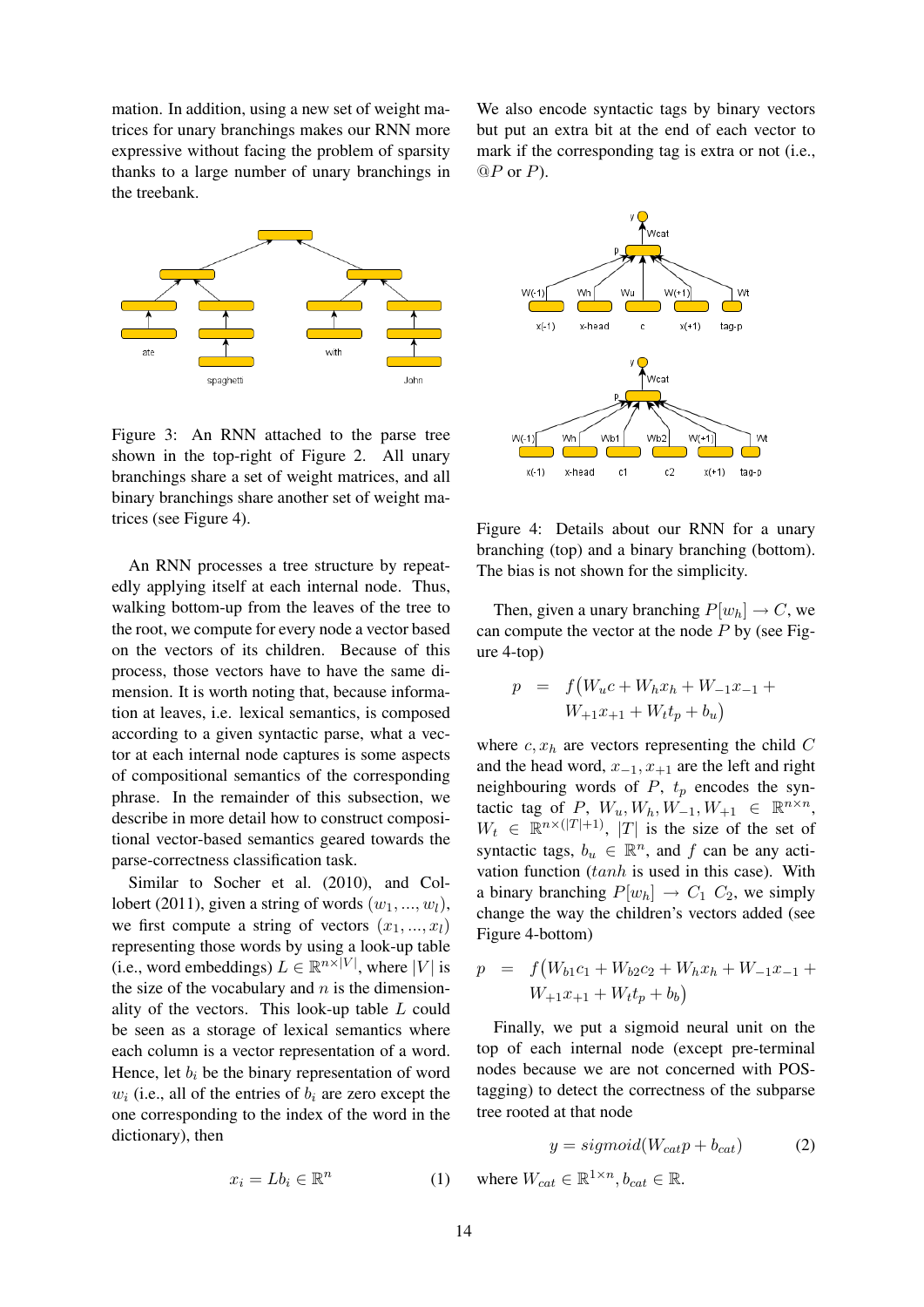#### 3.1 Learning

The error on a parse tree is computed as the sum of classification errors of all subparses. Hence, the learning is to minimise the objective

$$
J(\theta) = \frac{1}{N} \sum_{T} \sum_{(y(\theta), t) \in T} \frac{1}{2} (t - y(\theta))^2 + \lambda ||\theta||^2
$$
\n(3)

where  $\theta$  are the model parameters, N is the number of trees,  $\lambda$  is a regularisation hyperparameter, T is a parse tree,  $y(\theta)$  is given by Equation 2, and t is the class of the corresponding subparse ( $t = 1$ ) means *correct*). The gradient  $\frac{\partial J}{\partial \theta}$  is computed efficiently thanks to backpropagation through the structure (Goller and Kuchler, 1996). L-BFGS (Liu and Nocedal, 1989) is used to minimise the objective function.

#### 3.2 Experiments

We implemented our classifier in Torch $7<sup>3</sup>$  (Collobert et al., 2011a), which is a powerful Matlablike environment for machine learning. In order to save time, we only trained the classifier on 10-best parses of WSJ02-21. The training phase took six days on a computer with 16 800MHz CPU-cores and 256GB RAM. The word embeddings given by Collobert et al.  $(2011b)^4$  were used as L in Equation 1. Note that these embeddings, which are the result of training a language model neural network on the English Wikipedia and Reuters, have been shown to capture many interesting semantic similarities between words.

We tested the classifier on the development set WSJ22, which contains 1, 700 sentences, and measured the performance in positive rate and negative rate

| pos-rate | $=$      | $#true_p$                      |
|----------|----------|--------------------------------|
|          |          | $\#$ true_pos + $\#$ false_neg |
| neg-rate | $\equiv$ | $#true_neg$                    |
|          |          | $\#$ true_neg + $\#$ false_pos |

The positive/negative rate tells us the rate at which positive/negative examples are correctly labelled *positive/negative*. In order to achieve high performance in the reranking task, the classifier must have a high positive rate as well as a high negative rate. In addition, percentage of positive examples is also interesting because it shows the unbalancedness of the data. Because the accuracy is not

a reliable measurement when the dataset is highly unbalanced, we do not show it here. Table 1, Figure 5, and Figure 6 show the classification results.

|            | pos-rate $(\%)$ | neg-rate $(\% )$ | $\%$ -Pos |
|------------|-----------------|------------------|-----------|
| gold-std   | 75.31           |                  |           |
| 1-best     | 90.58           | 64.05            | 71.61     |
| 10-best    | 93.68           | 71 24            | 61.32     |
| $50$ -best | 95.00           | 73.76            | 56.43     |

Table 1: Classification results on the WSJ22 and the k-best lists.



Figure 5: Positive rate, negative rate, and percentage of positive examples w.r.t. subtree depth.

#### 3.3 Discussion

Table 1 shows the classification results on the gold-standard, 1-best, 10-best, and 50-best lists. The positive rate on the gold-standard parses, 75.31%, gives us the upper bound of %-pos when this classifier is used to yield 1-best lists. On the 1 best data, the classifier missed less than one tenth positive subtrees and correctly found nearly two third of the negative ones. That is, our classifier might be useful for avoiding many of the mistakes made by the Berkeley parser, whilst not introducing too many new mistakes of its own. This fact gave us hope to improve parsing performance when using this classifier for reranking.

Figure 5 shows positive rate, negative rate, and percentage of positive examples w.r.t. subtree depth on the 50-best data. We can see that the positive rate is inversely proportional to the subtree depth, unlike the negative rate. That is because the

<sup>3</sup> http://www.torch.ch/

<sup>4</sup> http://ronan.collobert.com/senna/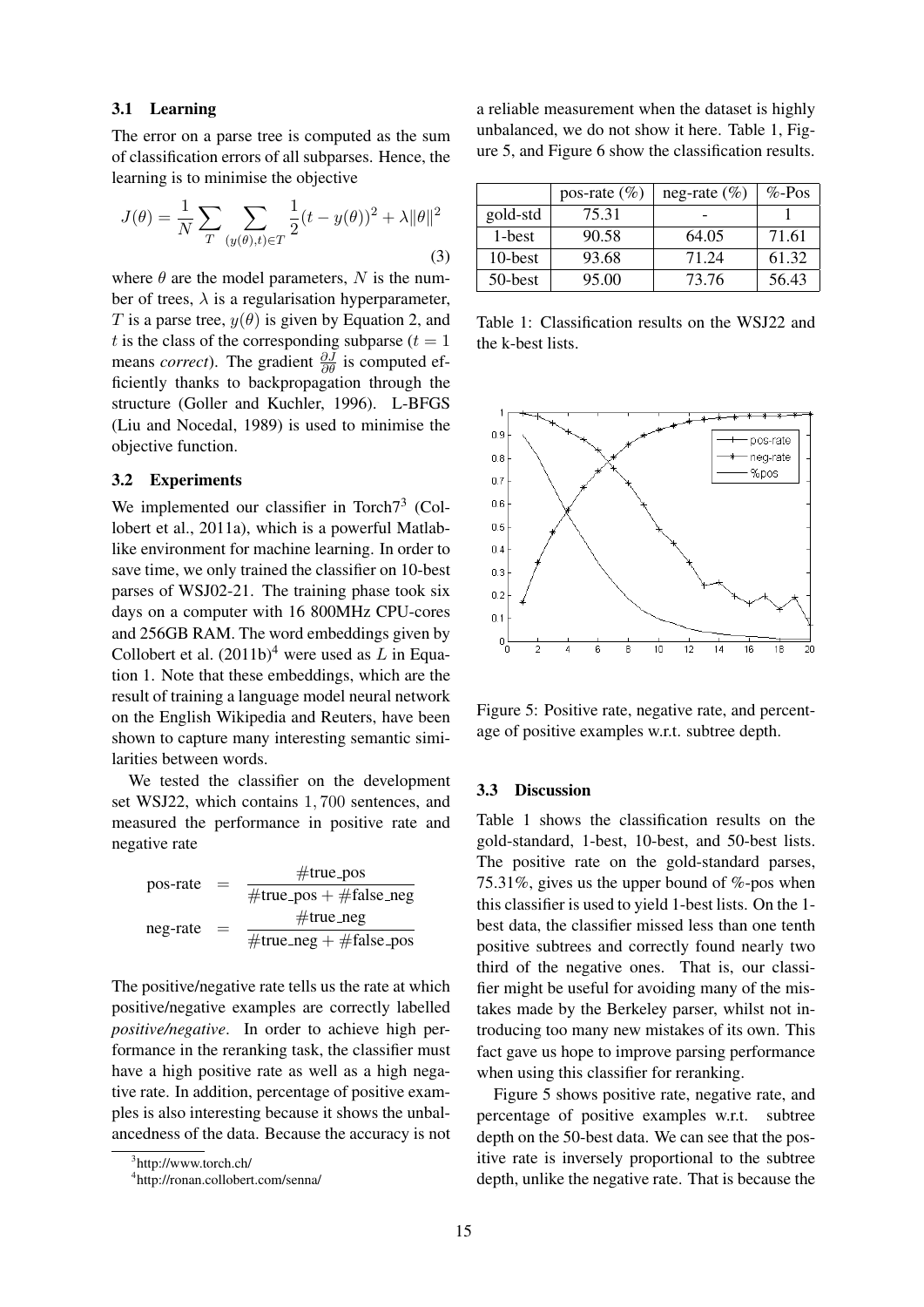

Figure 6: Positive rate, negative rate, and percentage of positive samples w.r.t. syntactic categories (excluding POS tags).

deeper a subtree is, the lower the a priori likelihood that the subtree is positive (we can see this in the percentage-of-positive-example curve). In addition, deep subtrees are difficult to classify because uncertainty is accumulated when propagating from bottom to top.

## 4 Reranking

In this section, we describe how we use the above classifier for the reranking task. First, we need to represent trees in one vector space, i.e.,  $\mu(T)$  =  $(\mu_1(T), ..., \mu_v(T))$  for an arbitrary parse tree T. Collins (2000), Charniak and Johnson (2005), and Johnson and Ural (2010) set the first entry to the model score and the other entries to the number of occurrences of specific discrete hand-chosen properties (e.g., how many times the word *pizza* comes after the word *eat*) of trees. We here do the same with a trick to discretize results from the classifier: we use a 2D histogram to store predicted scores w.r.t. subtree depth. This gives us a flexible way to penalise low score subtrees and reward high score subtrees w.r.t. the performance of the classifier at different depths (see Subsection 3.3). However, unlike the approaches just mentioned, we do not use any expert knowledge for feature selection; instead, this process is fully automatic.

Formally speaking, a vector feature  $\mu(T)$  is computed as following.  $\mu_1(T)$  is the model score (i.e., max-rule-sum score) given by the parser,  $(\mu_2(T), ..., \mu_v(T))$  is the histogram of a set of  $(y, h)$  where y is given by Equation 2 and h is the depth of the corresponding subtree. The domain of y (i.e., [0, 1]) is split into  $\gamma_y$  equal bins whereas the domain of h (i.e.,  $\{1, 2, 3, ...\}$ ) is split into  $\gamma_h$ bins such that the *i*-th ( $i < \gamma_h$ ) bin corresponds to subtrees of depth i and the  $\gamma_h$ -th bin corresponds to subtrees of depth equal or greater than  $\gamma_h$ . The parameters  $\gamma_y$  and  $\gamma_h$  are then estimated on the development set.

After extracting feature vectors for parse trees, we then find a linear ranking function

$$
f(T) = w^\top \mu(T)
$$

such that

$$
f(T_1) > f(T_2) \text{ iff } \text{fscore}(T_1) > \text{fscore}(T_2)
$$

where *fscore*(.) is the function giving F-score, and  $w \in \mathbb{R}^v$  is a weight vector, which is efficiently estimated by SVM ranking (Yu and Kim, 2012). SVM was initially used for binary classification. Its goal is to find the hyperplane which has the largest margin to best separate two example sets. It was then proved to be efficient in solving the ranking task in information retrieval, and in syntactic parsing (Shen and Joshi, 2003; Titov and Henderson, 2006). In our experiments, we used SVM-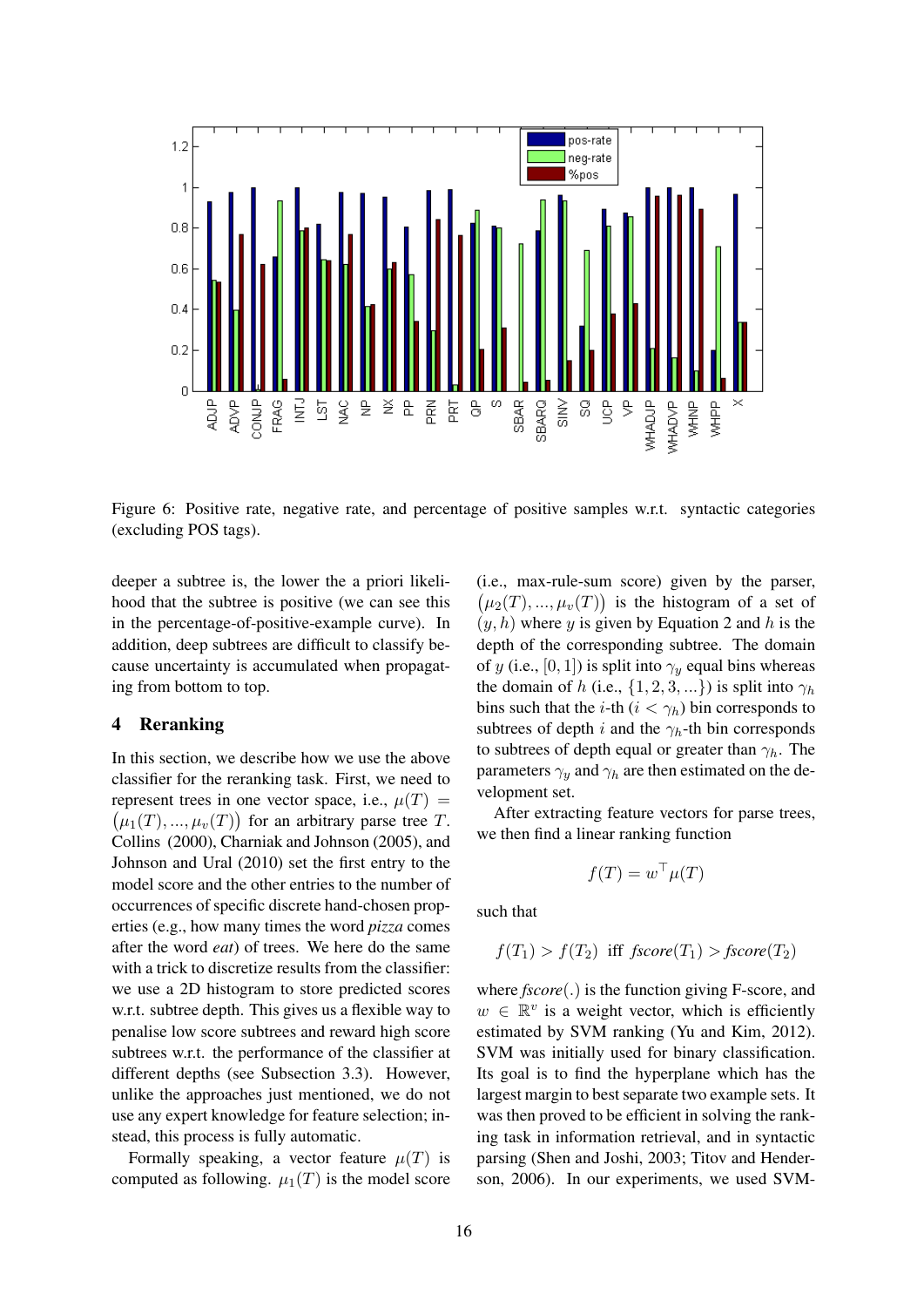Rank<sup>5</sup> (Joachims, 2006), which runs extremely fast (less than two minutes with about 38, 000 10 best lists).

## 4.1 Experiments

Using the classifier in Section 3, we implemented the reranker in Torch7, trained it on WSJ02-21. We used WSJ22 to estimate the parameters  $\gamma_u$  and  $\gamma_h$  by the grid search and found that  $\gamma_y = 9$  and  $\gamma_h = 4$  yielded the best F-score.

Table 2 shows the results of our reranker on 50-best WSJ23 given by the Berkeley parser, using the standard evalb. Our method improves 0.20% on F-score for sentences with all length, and  $0.22\%$  for sentences with  $\leq$  40 words. These differences are statistically significant<sup>6</sup> with  $p$ -value  $\lt$  0.003. Our method also improves exact match (0.95% for all sentences as well as for sentences with  $\leq 40$  words).

| Parser          | LR    | LP    | LF    | EX    |
|-----------------|-------|-------|-------|-------|
| all             |       |       |       |       |
| Berkeley parser | 89.98 | 90.25 | 90.12 | 37.22 |
| This paper      | 90.10 | 90.54 | 90.32 | 38.17 |
| Oracle          | 95.94 | 96.21 | 96.08 | 65.56 |
| $< 40$ words    |       |       |       |       |
| Berkeley parser | 90.43 | 90.70 | 90.56 | 39.65 |
| This paper      | 90.57 | 91.01 | 90.78 | 40.50 |
| Oracle          | 96.47 | 96.73 | 96.60 | 68.51 |

Table 2: Reranking results on 50-best lists on WSJ23 (LR is labelled recall, LP is labelled precision, LF is labelled F-score, and EX is exact match.)

Table 3 shows the comparison of the three parsers that use the same hybrid reranking approach. On F-score, our method performed 0.1% lower than Socher et al. (2013), and 1.5% better than Menchetti et al. (2005). However, our method achieved the least improvement on F-score over its corresponding baseline. That could be because our baseline parser (i.e., the Berkeley parser) performs much better than the other two baseline parsers; and hence, detecting errors it makes on candidate parse trees is more difficult.

| Parser       | $LF$ (all) | K-best          |
|--------------|------------|-----------------|
|              |            | parser          |
| Menchetti et | 88.8 (0.6) | Collins         |
| al. (2005)   |            | (1999)          |
| Socher<br>et | 90.4(3.8)  | PCFG Stan-      |
| al. (2013)   |            | ford parser     |
| This paper   | 90.3(0.2)  | <b>Berkeley</b> |
|              |            | arser           |

Table 3: Comparison of parsers using the same hybrid reranking approach. The numbers in the blankets indicate the improvements on F-score over the corresponding baselines (i.e., the k-best parsers).

## 5 Conclusions

This paper described a new reranking method which uses semantics in syntactic parsing: a symbolic parser is used to generate a k-best list which is later reranked thanks to parse-correctness scores given by a connectionist compositional-semanticsbased classifier. Our classifier uses a recursive neural network, like Socher et al., (2010; 2011), to not only represent phrases in a vector space given parse trees, but also identify if these parse trees are grammatically correct or not.

Tested on WSJ23, our method achieved a statistically significant improvement on F-score  $(0.20\%)$  as well as on exact match  $(0.95\%)$ . This result, although not comparable to the results reported by Collins (2000), Charniak and Johnson (2005), and Johnson and Ural (2010), shows an advantage of using vector-based compositional semantics to support available state-ofthe-art parsers.

One of the limitations of the current paper is the lack of a qualitative analysis of how learnt vectorbased semantics has affected the reranking results. Therefore, the need for "compositional semantics" in syntactical parsing may still be doubted. In future work, we will use vector-based semantics together with non-semantic features (e.g., the ones of Charniak and Johnson (2005)) to find out whether the semantic features are truly helpful or they just resemble non-semantic features.

## Acknowledgments

We thank two anonymous reviewers for helpful comments.

<sup>&</sup>lt;sup>5</sup>www.cs.cornell.edu/people/tj/svm\_light/svm\_rank.html <sup>6</sup>We used the "Significance testing for evaluation statistics" software (http://www.nlpado.de/ sebastian/software/sigf.shtml) given by Padó (2006).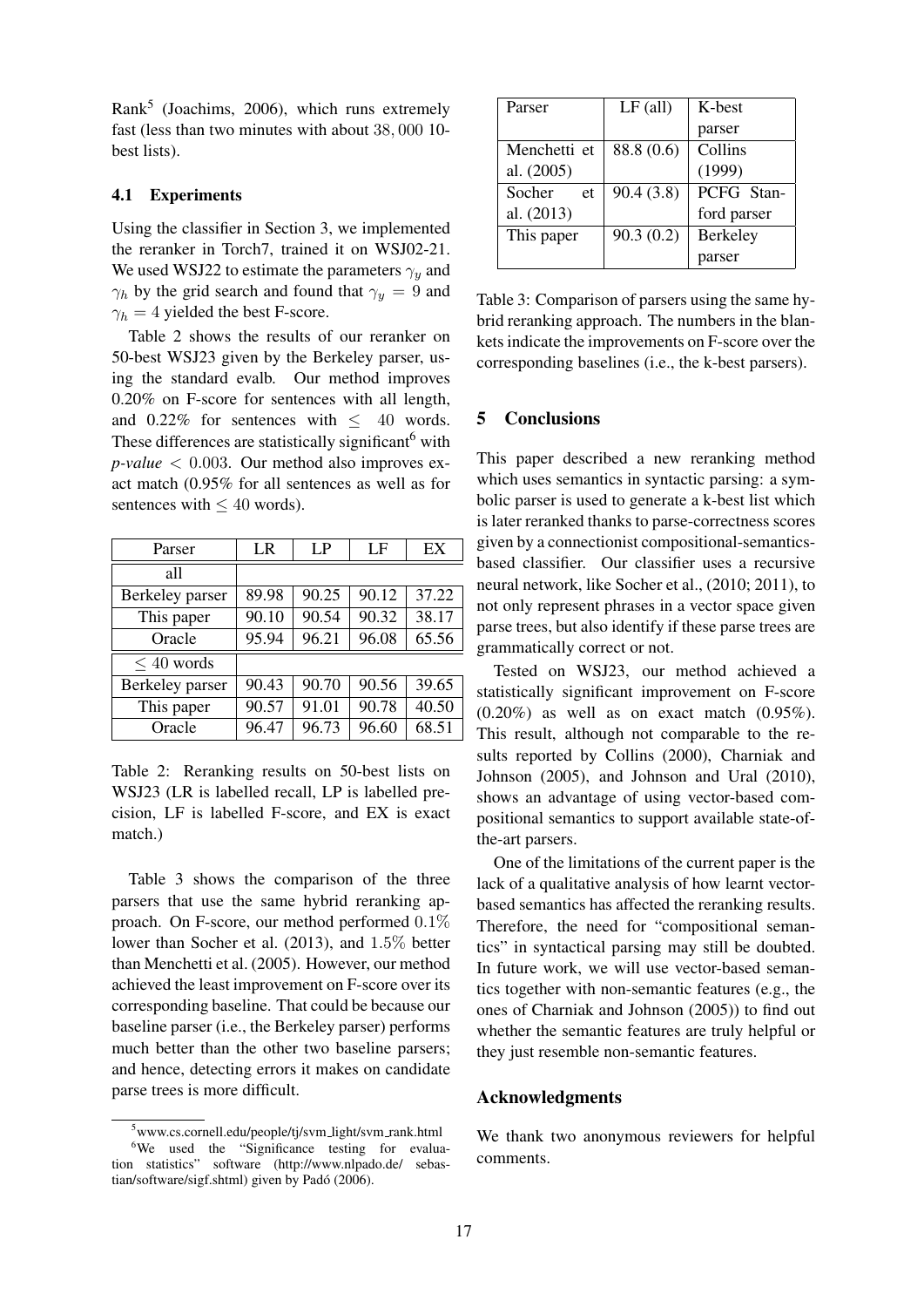#### References

- Rens Bod, Remko Scha, and Khalil Sima'an. 2003. *Data-Oriented Parsing*. CSLI Publications, Stanford, CA.
- Eugene Charniak and Mark Johnson. 2005. Coarseto-fine n-best parsing and MaxEnt discriminative reranking. In *Proceedings of the 43rd Annual Meeting on Association for Computational Linguistics*, pages 173–180. Association for Computational Linguistics.
- Eugene Charniak. 2000. A maximum-entropyinspired parser. In *Proceedings of the 1st North American chapter of the Association for Computational Linguistics*, pages 132–139. Association for Computational Linguistics.
- Michael Collins. 1999. *Head-Driven Statistical Models for Natural Language Parsing*. Ph.D. thesis, University of Pennsylvania.
- Michael Collins. 2000. Discriminative reranking for natural language parsing. In *Proceedings of the International Workshop on Machine Learning (then Conference)*, pages 175–182.
- Michael Collins. 2003. Head-driven statistical models for natural language parsing. *Computational linguistics*, 29(4):589–637.
- Ronan Collobert, Koray Kavukcuoglu, and Clément Farabet. 2011a. Torch7: A matlab-like environment for machine learning. In *BigLearn, NIPS Workshop*.
- Ronan Collobert, Jason Weston, Léon Bottou, Michael Karlen, Koray Kavukcuoglu, and Pavel Kuksa. 2011b. Natural language processing (almost) from scratch. *The Journal of Machine Learning Research*, 12:2493–2537.
- Ronan Collobert. 2011. Deep learning for efficient discriminative parsing. In *International Conference on Artificial Intelligence and Statistics (AISTATS)*.
- Christoph Goller and Andreas Kuchler. 1996. Learning task-dependent distributed representations by backpropagation through structure. In *IEEE International Conference on Neural Networks*, volume 1, pages 347–352. IEEE.
- Thorsten Joachims. 2006. Training linear SVMs in linear time. In *Proceedings of the 12th ACM SIGKDD international conference on Knowledge discovery and data mining*, pages 217–226. ACM.
- Mark Johnson and Ahmet Engin Ural. 2010. Reranking the Berkeley and Brown parsers. In *Human Language Technologies: The 2010 Annual Conference of the North American Chapter of the Association for Computational Linguistics*, pages 665–668. Association for Computational Linguistics.
- Dan Klein and Christopher D Manning. 2003. Accurate unlexicalized parsing. In *Proceedings of the 41st Annual Meeting on Association for Computational Linguistics, Volume 1*, pages 423–430. Association for Computational Linguistics.
- Dong C Liu and Jorge Nocedal. 1989. On the limited memory BFGS method for large scale optimization. *Mathematical programming*, 45(1-3):503–528.
- Sauro Menchetti, Fabrizio Costa, Paolo Frasconi, and Massimiliano Pontil. 2005. Wide coverage natural language processing using kernel methods and neural networks for structured data. *Pattern Recogn. Lett.*, 26(12):1896–1906, September.
- Sebastian Padó, 2006. User's guide to sigf: Signifi*cance testing by approximate randomisation*.
- Barbara Partee. 1995. Lexical semantics and compositionality. In L. R. Gleitman and M. Liberman, editors, *Language. An Invitation to Cognitive Science*, volume 1, pages 311–360. MIT Press, Cambridge, MA.
- Slav Petrov, Leon Barrett, Romain Thibaux, and Dan Klein. 2006. Learning accurate, compact, and interpretable tree annotation. In *Proceedings of the 21st International Conference on Computational Linguistics and the 44th annual meeting of the Association for Computational Linguistics*, pages 433– 440. Association for Computational Linguistics.
- Jordan B Pollack. 1988. Recursive auto-associative memory. *Neural Networks*, 1:122.
- Federico Sangati and Willem Zuidema. 2011. Accurate parsing with compact tree-substitution grammars: Double-DOP. In *Proceedings of the Conference on Empirical Methods in Natural Language Processing*, pages 84–95. Association for Computational Linguistics.
- Libin Shen and Aravind K Joshi. 2003. An SVM based voting algorithm with application to parse reranking. In *Proceedings of the seventh conference on Natural language learning at HLT-NAACL 2003-Volume 4*, pages 9–16. Association for Computational Linguistics.
- Richard Socher, Christopher D Manning, and Andrew Y Ng. 2010. Learning continuous phrase representations and syntactic parsing with recursive neural networks. In *Proceedings of the NIPS-2010 Deep Learning and Unsupervised Feature Learning Workshop*.
- Richard Socher, Cliff C Lin, Andrew Y Ng, and Christopher D Manning. 2011. Parsing natural scenes and natural language with recursive neural networks. In *Proceedings of the 26th International Conference on Machine Learning (ICML)*, volume 2.